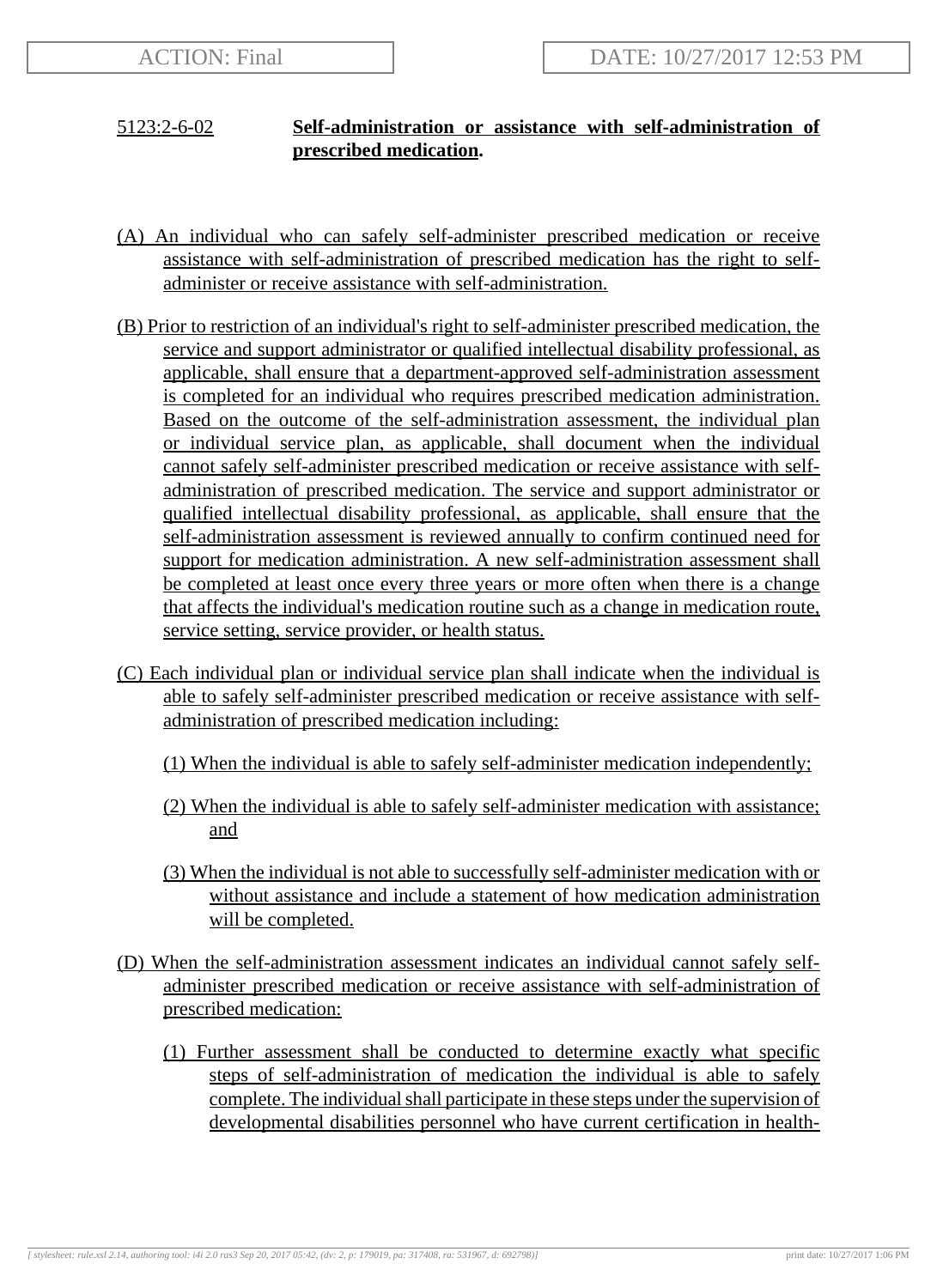related activities and prescribed medication administration and have received individual-specific training.

- (2) The details of the individual's specific abilities and the specific necessary support from licensed or certified personnel to complete medication administration shall be noted in the individual plan or individual service plan.
- (E) Developmental disabilities personnel who are not specifically authorized by other provisions of the Revised Code to provide assistance in the self-administration of prescribed medication may, under section 5123.651 of the Revised Code and this rule, provide that assistance as part of the services they provide to individuals. To provide assistance with self-administration of prescribed medication, developmental disabilities personnel are not required to be trained or certified in accordance with section 5123.42 of the Revised Code and rules 5123:2-6-05 and 5123:2-6-06 of the Administrative Code.
- (F) When assisting in the self-administration of prescribed medication, developmental disabilities personnel shall take only the following actions as needed and identified in the individual plan or individual service plan:
	- (1) Remind an individual when to take the medication and observe the individual to ensure that the individual follows the directions on the container;
	- (2) Assist an individual by taking the medication in its container from the area where it is stored, handing the container with the medication in it to the individual, and opening the container, if the individual is physically unable to open the container; or
	- (3) Assist, on request by or with the consent of, a physically impaired but mentally alert individual, with removal of oral prescribed medication or topical prescribed medication from the container and physically assist with the individual's taking or applying of the medication. If an individual is physically unable to place a dose of oral prescribed medication to the individual's mouth without spilling or dropping it, developmental disabilities personnel may place the dose in another container and place that container to the individual's mouth.
- (G) When an individual has been assessed as able to safely self-administer prescribed medication or self-administer prescribed medication with assistance, developmental disabilities personnel are not authorized to verify accuracy of medication being taken by the individual on a routine basis unless specified in the individual plan or individual service plan. When there is reason to question the individual's selfmedication skills, a new self-administration assessment shall be completed.